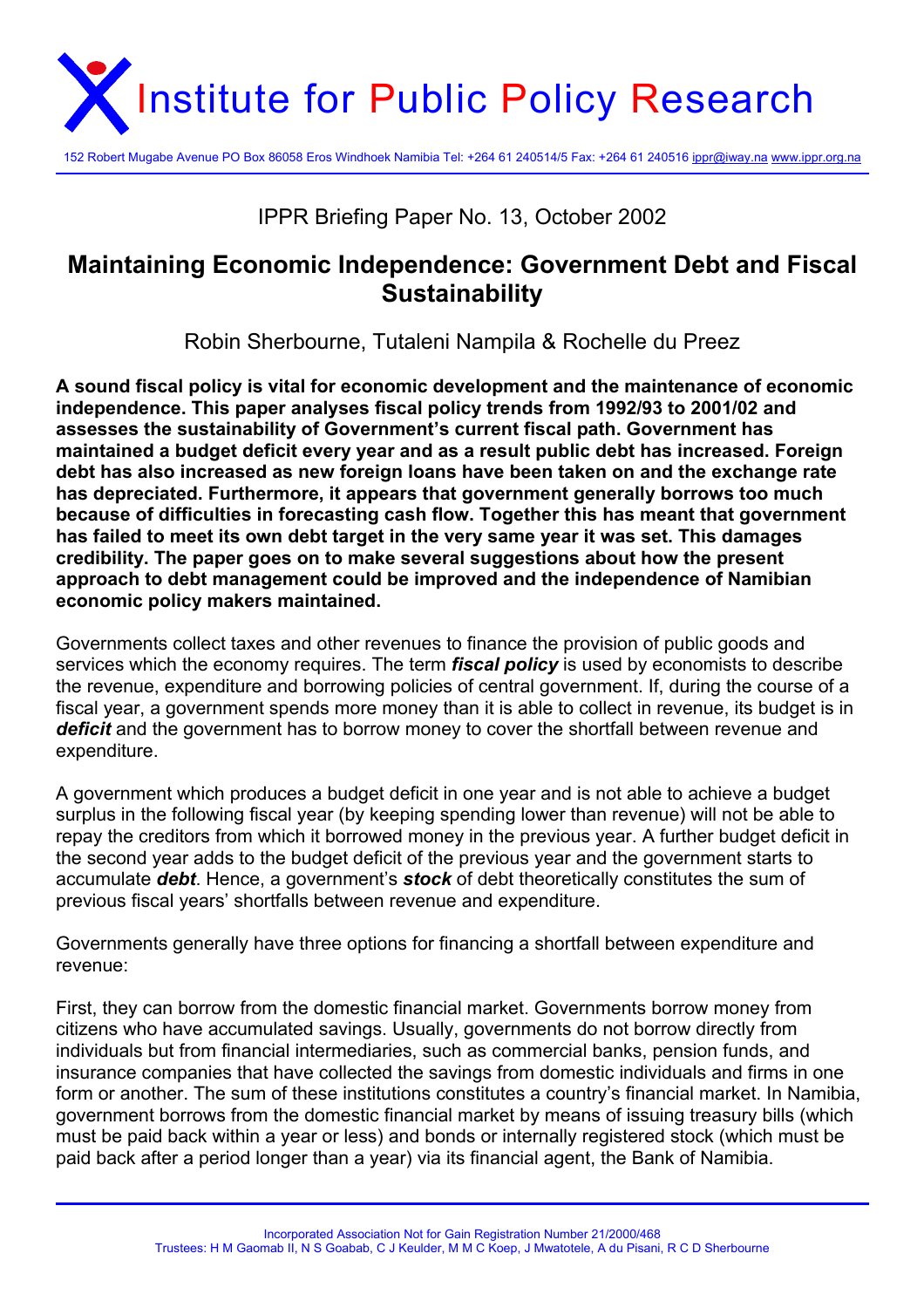Second, governments can borrow from the central bank by asking it to print more money. However, this form of financing creates money and results in higher inflation and a decrease in the value of the domestic currency. Borrowing by printing money is not an option for Namibia, because the country has chosen to link its currency to the South Africa Rand within the framework of the Common Monetary Area (CMA), which includes Namibia, South Africa, Lesotho and Swaziland. This choice restricts monetary policy freedom and excludes the possibility of borrowing from the central bank.

Third, governments can borrow from abroad. Similarly to borrowing from the domestic market, the government accesses savings which have been accumulated by individuals in other countries. Again, funds are not borrowed directly from foreign individuals, but are received from foreign financial institutions which act as *intermediaries* between foreign savers and the borrowing country. Within the framework of development assistance, developing countries can often receive foreign funds for particular purposes under more favourable conditions than what the market would otherwise demand. Such *concessional loans* are usually extended by foreign governments and international development banks such as the African Development Bank (ADB) or the European Investment Bank (EIB).

The more favourable conditions of concessional loans compared to *commercial loans* may include lower or even zero *interest rates*, *grace periods* during which the borrowing government is not required to make repayments, and long *maturity periods* (often around 30 to 50 years) during which the loan is to be repaid. Because concessional loans are extended under these conditions, the borrowing government does not repay the full market value of the money it originally borrowed, but in effect receives part of the loan as a gift.

Namibia's borrowing from abroad is administered by the National Planning Commission (NPC), which acquires such loans to finance development projects. Foreign loans, however, are received outside the *state revenue fund*, that is, outside the official government accounting system. Thus, development spending financed through foreign borrowing is not included in budgeted government expenditure and, as a result, is not reflected in the official budget deficit calculations.

Unsustainable fiscal policies have caused many countries in the world to run into severe economic problems and to rely on the International Monetary Fund (IMF) or the World Bank for loans to achieve macroeconomic stabilisation or structural adjustment. These loans are generally conditional on painful economic reforms which are often associated with political upheaval. The problem of fiscal sustainability has by no means been confined to just African or low-income countries. In Namibia the intentions of the two main international financial institutions are widely regarded with suspicion. There is a perception that countries seeking assistance from them effectively surrender their economic independence and national sovereignty, a blow from which they rarely if ever recover.

Namibia is not highly indebted and has never had to rely on the IMF or World Bank for loans. However, for every fiscal year since Independence, public finances have been in deficit and public debt has been growing. This increase in debt raises doubts about whether the government's current fiscal policies are sustainable. This short paper describes how public debt has risen since independence and puts forward practical suggestions that will help the government reduce the cost of borrowing and ensure Namibia maintains its economic independence.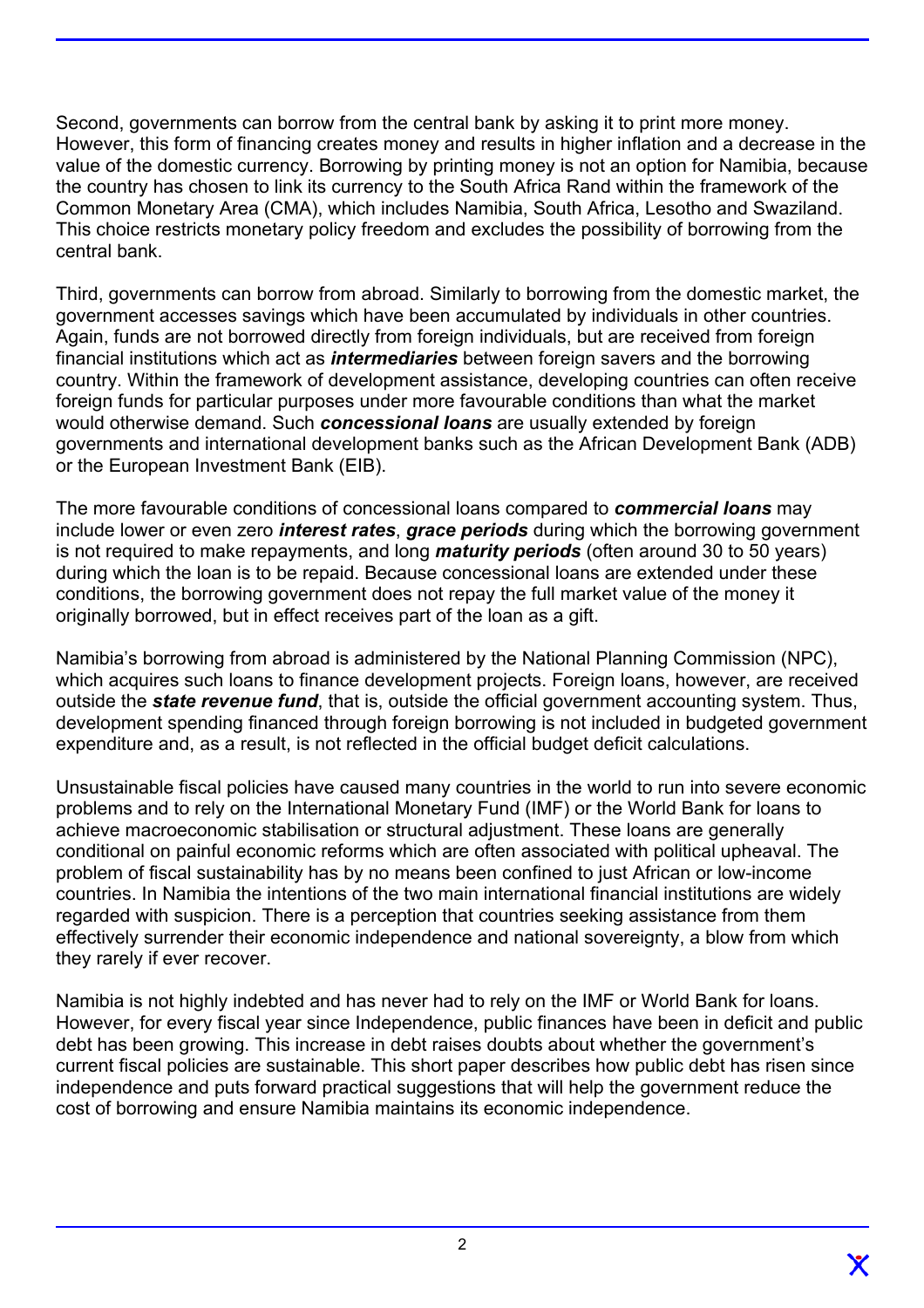# **Central government has run a budget deficit every year since independence…**

Table 1 below illustrates central government's overall fiscal performance with respect to actual rather than budgeted revenue and expenditure and the resulting budget deficits from 1992/93 to 2000/01.

| N\$ million               | 92/93 | 93/94 | 94/95  | 95/96  | 96/97  | 97/98  | 98/99  | 99/00  | 00/01  |
|---------------------------|-------|-------|--------|--------|--------|--------|--------|--------|--------|
| Revenue                   | 3,025 | 3,117 | 3,662  | 4,081  | 4,676  | 5,690  | 6,187  | 7,272  | 8,343  |
| Expenditure               | 3,425 | 3,478 | 3,857  | 4,525  | 5,567  | 6,129  | 6,936  | 7,953  | 8,708  |
| <b>Budget deficit</b>     | 400   | 361   | 195    | 444    | 891    | 439    | 749    | 681    | 365    |
|                           |       |       |        |        |        |        |        |        |        |
| Revenue (% of GDP)        | 35.4% | 31.6% | 30.9%  | 30.7%  | 30.3%  | 33.0%  | 32.1%  | 34.1%  | 34.6%  |
| Expenditure (% of GDP)    | 40.1% | 35.3% | 32.6%  | 34.1%  | 36.0%  | 35.5%  | 36.0%  | 37.3%  | 36.1%  |
| Budget deficit (% of GDP) | 4.7%  | 3.7%  | 1.6%   | 3.3%   | 5.8%   | 2.5%   | 3.9%   | 3.2%   | 1.5%   |
| GDP at current prices     | 8,539 | 9,864 | 11,838 | 13,282 | 15,447 | 17,263 | 19,266 | 21,336 | 24,120 |

#### **Table 1: Actual revenues, expenditures and budget deficits since 1992/93**

*Source: Reports of the Auditor General 1992/93-1998/99, Ministry of Finance Budget Documents 2001/02 and 2002/03, GDP figures taken from the preliminary National Accounts 2001* 

For every fiscal year from 1992/93 to 2000/01 expenditure has exceeded revenue and government has had to finance budget deficits. Revenue as a percentage of Gross Domestic Product (GDP) decreased from 35.4% in 1992/93 to a low of 30.3% in 1996/97, but thereafter increased to reach 34.6% in 2000/01. For the fiscal year 2001/02 and beyond, a revenue contraction is expected due to decreasing SACU revenue. The Ministry of Finance has so far not released any actual data on the last fiscal year to verify this trend.

Expenditure as a percentage of GDP sharply decreased from 40.1% of GDP in 1992/93 to 32.6% of GDP in 1994/95, a fiscal year with a very low budget deficit. For the following six fiscal years until 2000/01, the level of expenditure has fluctuated around 36% of GDP. Despite an expected revenue contraction, the expenditure level for 2001/02 has been forecast to reach 38% of GDP in the revised budget 2001/02.



Chart 1 shows how government revenue, expenditure and the budget deficit have changed since 1992/93. Over the entire nine year period budget deficits have averaged 3.4% of GDP, which is slightly above government's own budget deficit target of 3% of GDP set out in the First National Development Plan (NDP1) and the more recently announced target of 3.2 % of GDP. Actual budget

deficits tend to differ considerably from the estimates presented in the main budget since actual revenue and spending turn out to be quite different from the original estimates (IPPR, 2001).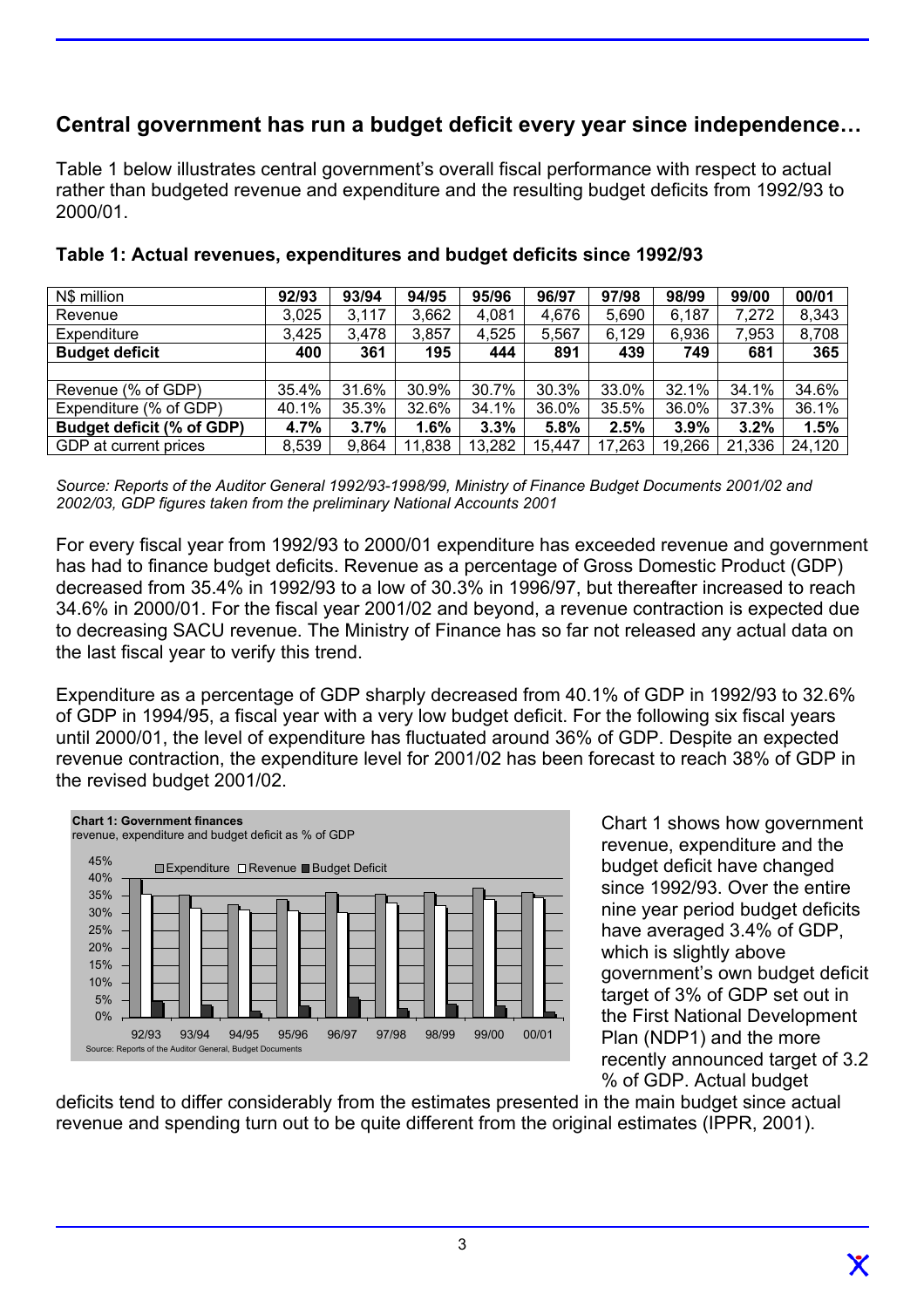### **…and debt has increased accordingly…**

As explained above, if a government runs a budget deficit every year, the stock of debt accumulated will increase. Table 2 and Chart 2 below illustrate how central government debt has increased during the ten financial years from 1992/93 to 20001/02. These figures are taken from the Commonwealth Debt Recording and Management System (DRMS) located in the Ministry of Finance which contains a comprehensive database of central government debt.

| <b>N\$ million</b>   | 92/93 | 93/94 | 94/95 | 95/96 | 96/97 | 97/98  | 98/99 | 99/00 | 00/01 | 01/02 |
|----------------------|-------|-------|-------|-------|-------|--------|-------|-------|-------|-------|
| <b>Total Debt</b>    | 1,326 | 1,867 | 2,065 | 2,672 | 3,259 | 3,290  | 3,927 | 4,768 | 5,416 | 7,504 |
| Annual Change        | 461   | 541   | 198   | 607   | 586   | 32     | 637   | 960   | 648   | 2,088 |
| Debt as % of GDP     | 15.5% | 18.9% | 17.4% | 20.1% | 21.1% | 19.1%  | 20.4% | 22.3% | 22.5% | 27.2% |
|                      |       |       |       |       |       |        |       |       |       |       |
| <b>Domestic Debt</b> | 867   | 1,378 | 1,595 | 2,169 | 2,768 | 2,979  | 3,496 | 4,181 | 4,446 | 5,947 |
| annual change        | 468   | 512   | 217   | 574   | 599   | 211    | 517   | 685   | 265   | 1,501 |
| as % of GDP          | 10.2% | 14.0% | 13.5% | 16.3% | 17.9% | 17.3%  | 18.1% | 19.6% | 18.4% | 21.5% |
| as % of total debt   | 65.4% | 73.8% | 77.2% | 81.2% | 84.9% | 90.5%  | 89.0% | 87.7% | 82.1% | 79.3% |
|                      |       |       |       |       |       |        |       |       |       |       |
| <b>Foreign Debt</b>  | 459   | 488   | 470   | 503   | 491   | 311    | 431   | 587   | 970   | 1,557 |
| annual change        | $-7$  | 29    | -18   | 33    | $-13$ | $-179$ | 120   | 276   | 383   | 587   |
| as % of GDP          | 5.4%  | 5.0%  | 4.0%  | 3.8%  | 3.2%  | 1.8%   | 2.2%  | 2.8%  | 4.0%  | 5.6%  |
| as % of total debt   | 34.6% | 26.2% | 22.8% | 18.8% | 15.1% | 9.5%   | 11.0% | 12.3% | 17.9% | 20.7% |

|  | Table 2: Central government debt since 1992/93 |  |  |
|--|------------------------------------------------|--|--|
|  |                                                |  |  |

*Sources: Reports of the Auditor General 1992/93-1998/99, Ministry of Finance Budget Documents 2001/02 and 2002/03, Bank of Namibia Quarterly Bulletin June 2002* 

Reports of the Auditor General and budget publications for 2002/03 indicate that over the nine year period from 1992/03 to 2000/01 total government debt increased from N\$1,326 million, or 15.5% of GDP, to N\$5,416 million, or 22.5% of GDP. A debt level of 22.5% of GDP is still relatively low by international standards (see, for example, p.116 of *The Economist* September 28<sup>th</sup>-October  $4<sup>th</sup>$  2002). However, estimates published in this fiscal year's budget documents predicted a sharp increase in public debt for the end of the fiscal year 2001/02 while the Bank of Namibia's latest Quarterly Bulletin for June 2002 shows a clear upward trend in the stock of central government debt. It indicates that by the end of March 2002 total government debt stood at N\$7,504 million, or 27.2% of estimated GDP. As a result, government exceeded its own debt target of 25% of GDP by the end of the 2001/02 fiscal year which the Minister of Finance had only announced during his 2001/02 budget speech.



There are two reasons for the substantial increase in government debt for the fiscal year 2001/02. First, the government expected to finance a considerable budget deficit of about 5.3% of GDP. Second, the depreciation of the exchange rate which took place in the fourth quarter of 2001 led to a significant revaluation of foreign debt in Namibia dollar terms. It should also be remembered that the latest ratio of

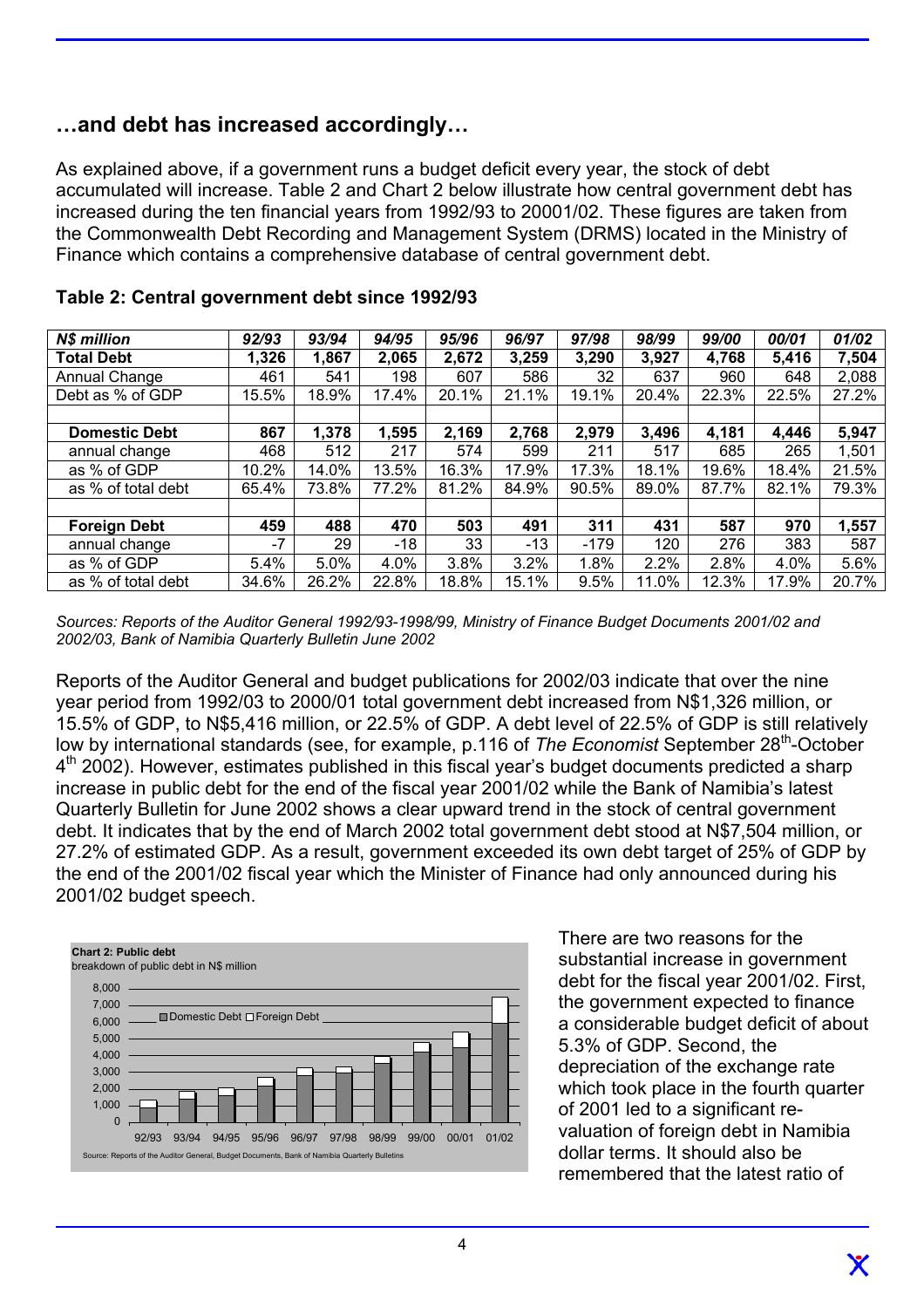debt as a proportion of GDP depends also on an estimate of GDP for 2002 which, at this stage, is unlikely to be particularly accurate.

# **…despite the writing off of inherited debt.**

Public debt prior to 1997/98 also included debt inherited at independence from the previous regime, and not only debt accumulated by the post-independence Namibian government. Inherited foreign debt gradually decreased during the first half of the nineties until the remaining N\$269 million was finally written off by the South African government during the course of the 1997/98 fiscal year. Inherited domestic debt in the form of a loan facility at the Bank of Namibia continued to increase slightly until N\$862 million too was written off in 1997/98. Thus, the total amount of pre-independence debt written off during the 1997/98 fiscal year was N\$1,130 million.

# **Foreign debt has increased in importance…**

Whilst government continues to borrow most of its debt domestically, the share of foreign debt as a percentage of total debt has increased steadily since 1997/98 exceeding 20% of total debt by the end of the fiscal year 2001/02. A growing share of foreign debt in relation to total debt increases government's exposure to exchange rate risk, particularly since the surge in new foreign debt after 1997/98 is a result of borrowing from outside the Common Monetary Area (CMA) in currencies other than the Rand. Borrowing from outside the region entails an exchange rate risk since the Namibia dollar and the Rand are subject to considerable fluctuations against major world currencies such as the US dollar and the Euro. In theory, this risk can be reduced by *hedging* but, as far as is known, Namibia does not presently hedge its non-Rand denominated debt.

It is, therefore, useful to differentiate the total debt stock in debt owed in Namibia dollars and Rands and debt owed in other international currencies. Chart 3 and Table 3 show that despite a low overall level of foreign debt, foreign debt in currencies other than the Rand has been growing disproportionately. The relative, as well as nominal, decrease in foreign borrowing to below 10% of total debt in 1997/98 was a consequence of the gradual write-off of debt owed in Rand to South Africa.



If the local currency continues to experience depreciation rates higher than the regional inflation rate, government will have to carefully assess when and whether foreign borrowing is favourable compared to domestic borrowing. In addition to comparing *real interest rates* (nominal interest rates minus inflation), the potential cost of the exchange rate risk would also have to be considered.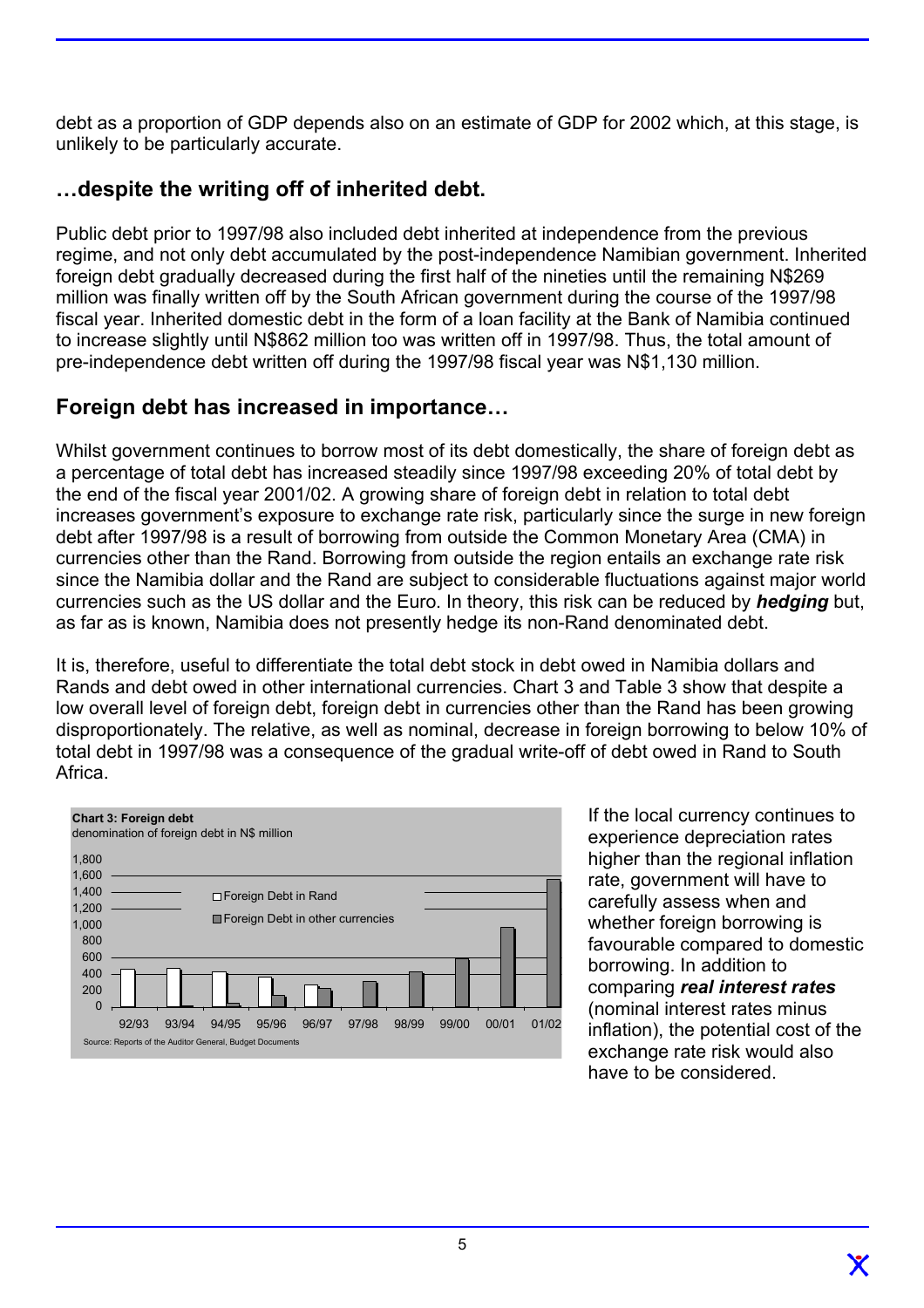| N\$ million                    | 92/93 | 93/94 | 94/95 | 95/96 | 96/97 | 97/98 | 98/99 | 99/00 | 00/01 |
|--------------------------------|-------|-------|-------|-------|-------|-------|-------|-------|-------|
| <b>Total Debt</b>              | 1,326 | .867  | 2,065 | 2,672 | 3.259 | 3,290 | 3.927 | 4.768 | 5,416 |
| Foreign Debt: Rand             | 459   | 472   | 431   | 364   | 269   |       |       |       |       |
| Foreign Debt: Other Currencies |       | 16    | 39    | 139   | 222   | 311   | 431   | 587   | 970   |
| Domestic Debt: Loans Facility  | 524   | 630   | 731   | 765   | 844   |       |       |       |       |
| Other Domestic Debt            | 343   | 749   | 864   | .404  | .924  | 3,290 | 3.927 | 4.768 | 5.416 |

#### **Table 3: Central government's debt stock in Namibia dollars, Rand and other foreign currencies since 1992/93**

*Sources: Reports of the Auditor General 1992/93-1998/99, Ministry of Finance Budget Documents 2001/02 and 2002/03, Bank of Namibia Quarterly Bulletin June 2002*

Not surprisingly, the increase in public debt described above has led to an increase in interest payments. Interest payments have also been determined by prevailing interest rates which rose sharply in 1998 before falling until 2001. Table 4 shows that interest payments on foreign debt have not yet exceeded N\$20 million a year. However, interest payments on domestic borrowings have grown from below 1% in 1992/93 of total expenditure to around 6% in 2000/01. To give some idea of the order of magnitude of these payments, in 2000/01 interest payments totalled more than what was budgeted for the entire Ministry of Agriculture, Water and Rural Development and almost twice the social pension.

#### **Table 4: Interest payments on public debt since 1992/93**

| N\$ million               | 92/93 | 93/94 | 94/95 | 95/96 | 96/97 | 97/98 | 98/99 | 99/00 | 00/01 |
|---------------------------|-------|-------|-------|-------|-------|-------|-------|-------|-------|
| Interest on domestic debt | 22    | 70    | 98    | 128   | 231   | 345   | 480   | 501   | 497   |
| As % of total expenditure | 1%    | 2%    | 2%    | 3%    | 4%    | 6%    | 7%    | 6%    | 6%    |
| Interest on foreign debt  |       |       | 20    | 16    | 9     |       |       | 10    | 14    |
| As % of total expenditure | 0%    | 0%    | $1\%$ | 0%    | 0%    | 0%    | $0\%$ | 0%    | 0%    |
| Interest on total debt    | 22    | 70    | 118   | 144   | 239   | 350   | 488   | 511   | 511   |
| As % of total expenditure | $1\%$ | 2%    | 2%    | 3%    | 4%    | 6%    | 7%    | 6%    | $6\%$ |

*Source: Reports of the Auditor General 1992/93-1998/99, Ministry of Finance Budget Documents 2001/02 and 2002/03*

## **It looks as if government consistently overborrows…**

When a government seeks to finance its budget deficit for a specific fiscal year, it is not necessarily the case that the exact amount of the shortfall needs to be borrowed. If a government has previously accumulated excess money on the state account into which it receives revenue and from which it pays for the provision of public goods and services, it can draw on such funds to finance the budget deficit by reducing these *cash balances*. Likewise, if a government realises that it does not have enough cash balances on the state account to smoothen the seasonal pattern of revenue and expenditure flows, it may borrow more money than that required to finance the budget deficit in order to build up its cash balances. However, other than for the purpose of managing daily flows in and out the state account, governments should not accumulate more money on the state account than necessary, because this would result in unnecessary interest costs. A general objective of efficient cash and debt management is, therefore, to keep cash balances as high as necessary, but as low as possible.

The Namibian government's public accounting system is a *cash-based* system as can be seen from the Reports of the Auditor General. This means that credit and debit transactions are recorded in the *general ledger* when they actually fall due and not when liabilities and claims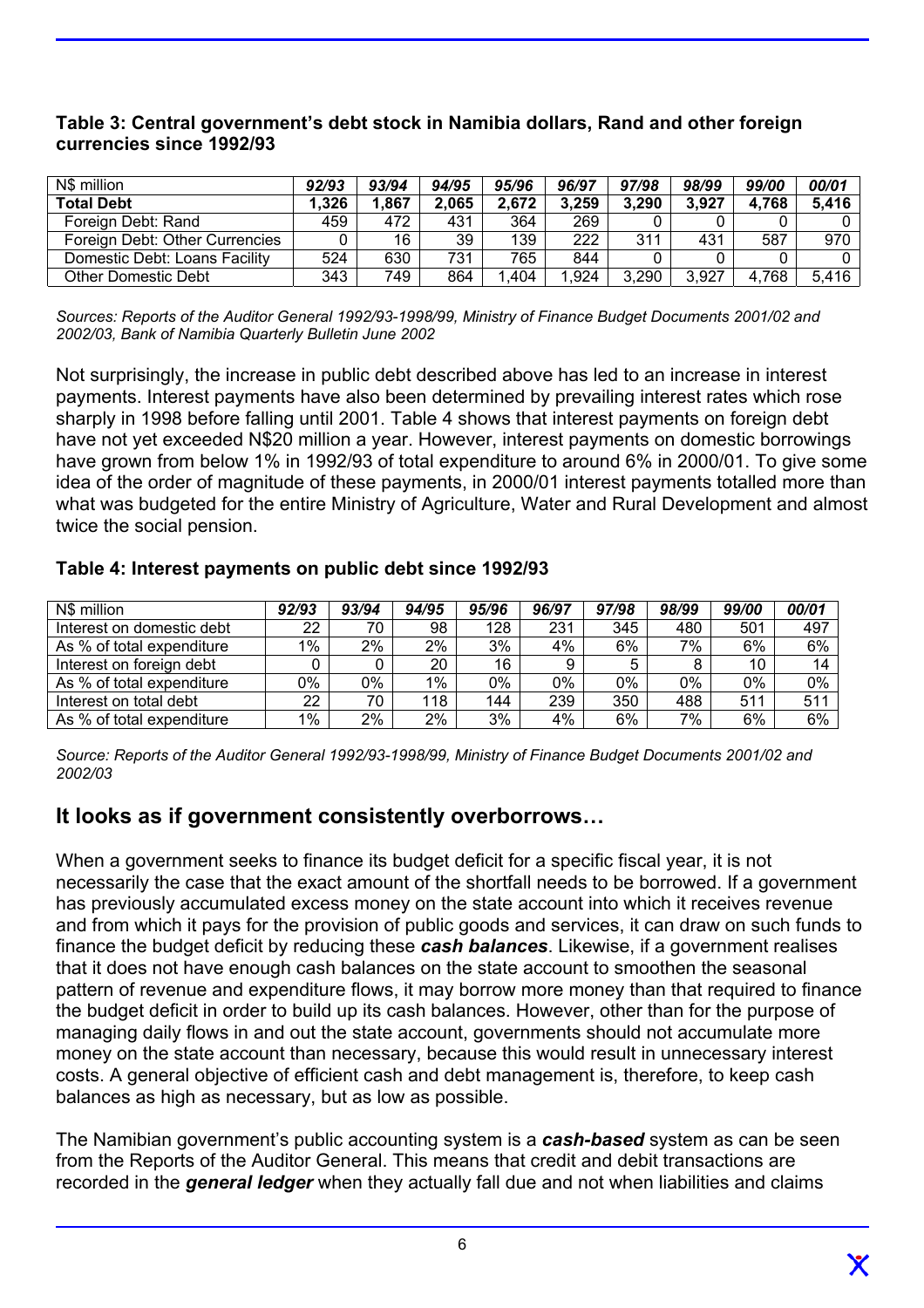arise. The net effect of all credit minus all debit transactions is the annual change in cash balances, or the increase or decrease of cash in government's coffers available at the end of a fiscal year compared to the end of the previous fiscal year. The actual budget deficit results from all credit minus all debit transactions, excluding those related to borrowing (new issues and redemptions). Annual net borrowing, in turn, results from the total debt issued minus all debt redemptions.

The Reports of the Auditor General show how the government has financed its annual budget deficits in terms of net borrowing and the drawing down or accumulating of cash balances. This is shown in Table 5.

| N\$ million                                                | 92/93  | 93/94  | 94/95 | 95/96  | 96/97  | 97/98  | 98/99  | 99/00 | 00/01 |
|------------------------------------------------------------|--------|--------|-------|--------|--------|--------|--------|-------|-------|
| <b>Budget Deficit</b>                                      | 400    | 361    | 195   | 444    | 891    | 439    | 749    | 681   | 365   |
| A: Net Borrowing                                           | 298    | 478    | 118   | 547    | 521    | .065   | 429    | 829   | 280   |
| B: Change: Cash balances<br>$-$ = increase; $+$ = decrease | $+102$ | $-117$ | $+77$ | $-103$ | $+370$ | $-626$ | $+320$ | -148  | +85   |
| <b>Budget Deficit Financing</b><br>$(A+B)$                 | 400    | 361    | 195   | 444    | 891    | 439    | 749    | 681   | 365   |

**Table 5: Budget deficit financing since 1992/93** 

*Source: Reports of the Auditor General 1992/93-1998/99, Ministry of Finance Budget Documents 2001/02 and 2002/03*

The data shows that annual budget deficits and annual net borrowing as recorded in the general ledger have at times differed substantially. More interestingly, during every second year since 1992/93, the government has been drawing on cash balances accumulated during the previous year to finance part of the budget deficit. This suggests that the government finds it difficult to forecast how much money it needs to borrow during the course of a fiscal year in order to cover the actual shortfall between revenue and expenditure. As a result, government tends to borrow too much in one year and to reduce the accumulated cash balances in the following year. This is expensive since government pays interest on borrowings.

The mismatch between budget deficit financing and net borrowing noticeable for the fiscal year 1997/98 seems to have resulted from the write-off of pre-independence debt by the South African government. It appears that the government made provision for repaying this debt, pending a decision on behalf of the South African Government. When the latter took over this debt, the government ended up with a large increase in cash balances, which it used to finance the budget deficit in the subsequent fiscal year.

## **Economic theory suggests it is legitimate for governments to borrow…**

Is it good or bad for governments to spend more than they earn and to borrow to meet the shortfall? Theoretically speaking, public spending that carries a rate of return which covers the cost of borrowing is money spent wisely. Governments can justifiably borrow funds to undertake projects and programmes which will increase revenue in future and ensure the sustainability of the government's financial position. This is the same underlying logic that applied to a private firm taking out a loan from a commercial bank to build a new factory. The new factory increases the production of the firm and generates profits which enable the firm to repay the borrowed money. When a government borrows, it is implied that spending undertaken with the borrowed money will lead to a long-term increase in the country's GDP which will allow the debt to be repaid. Thus, it is

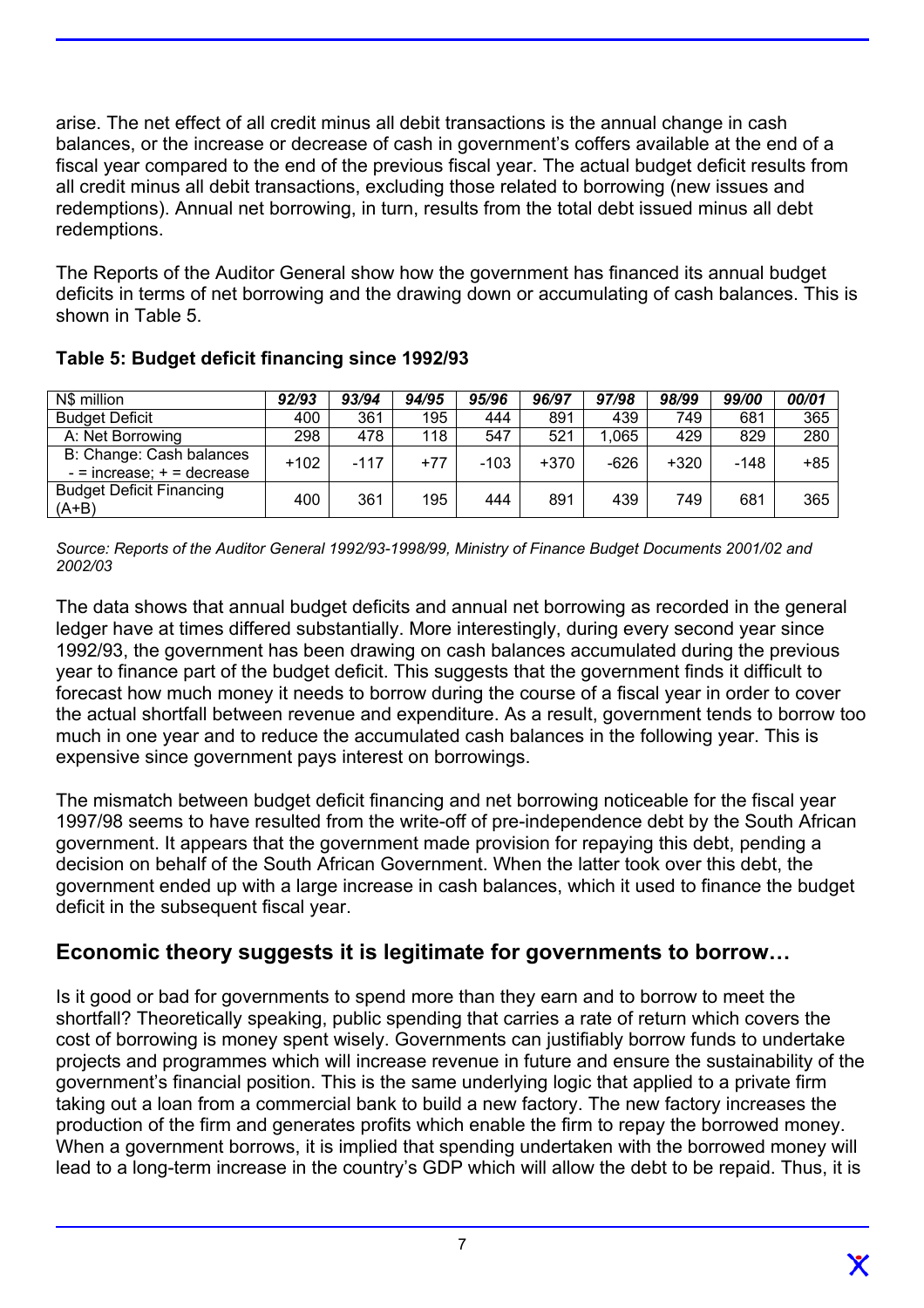legitimate for governments to borrow money to invest in the provision of public goods and services which will encourage domestic economic activity and lead to economic growth and development.

# **..but it is the quality of public spending that really matters.**

Whether public spending financed with borrowed money nurtures economic growth, however, depends very much on what the borrowed money has been spent. The quality and efficiency of public expenditure financed with borrowed money is thus important in determining the sustainability of debt. If a government borrows funds and spends it on unproductive investment, taxes will have to be increased in the future in order for the government to meet its financial obligations arising from accumulated debt. This by itself can have a negative effect on the economy's growth and will make debt obligations even more difficult to meet. As a consequence, governments can be caught in a *debt trap* from which it is difficult to escape and are then obliged to turn to the IMF and the World Bank for assistance.

The challenge for government, and especially the central resource agencies (the Ministry of Finance and the National Planning Commission) is to properly assess spending proposals to maximise the likelihood that spending now leads to higher growth and revenues in future.

In theory there is an infinite number of projects and programmes on which money can be spent each with its own rate of return. The task of government is to select the ones with the highest returns, in theory those with a return higher than the cost of borrowing. Logically, the more that is spent the greater the chances are that lower return spending will be financed.

In practice, certain public projects lend themselves more easily to such assessment than others. Those commercial projects – such as a new power station or a new dam - that aim to generate direct financial returns are relatively easy to assess. The well-established methodology of costbenefit analysis can be employed to assess the feasibility of other public goods such as roads and railway lines that have a fairly direct impact on the economy yet often yield no direct financial return. Other areas of public spending - such as the provision of schools, hospitals and law courts - are more difficult to assess in this way. Although there is ample international evidence that suggests such spending leads to higher long-term growth it is difficult to say with any certainty that a certain amount of expenditure will lead to a certain amount of future growth and revenue. Because of this uncertainty, it is prudent to err on the side of caution. Finally there is a class of spending which is not amenable to economic appraisal. This may include defence expenditure and prestige projects which are considered important for political or strategic reasons. While most countries indulge in such spending economists would advise that it be carried out within what can be sustainably financed and in the full knowledge of what other projects have to be forgone, the *opportunity cost*.

A government which borrows for spending that does not lead to higher revenues in the long-term is essentially not living within its own means and puts the burden of repaying and servicing accumulated debt upon future generations. Many countries are faced with severe debt management problems because they can only meet their financial obligations resulting from unsustainable borrowing in the past by cutting expenditure and damaging the ability to provide important public services.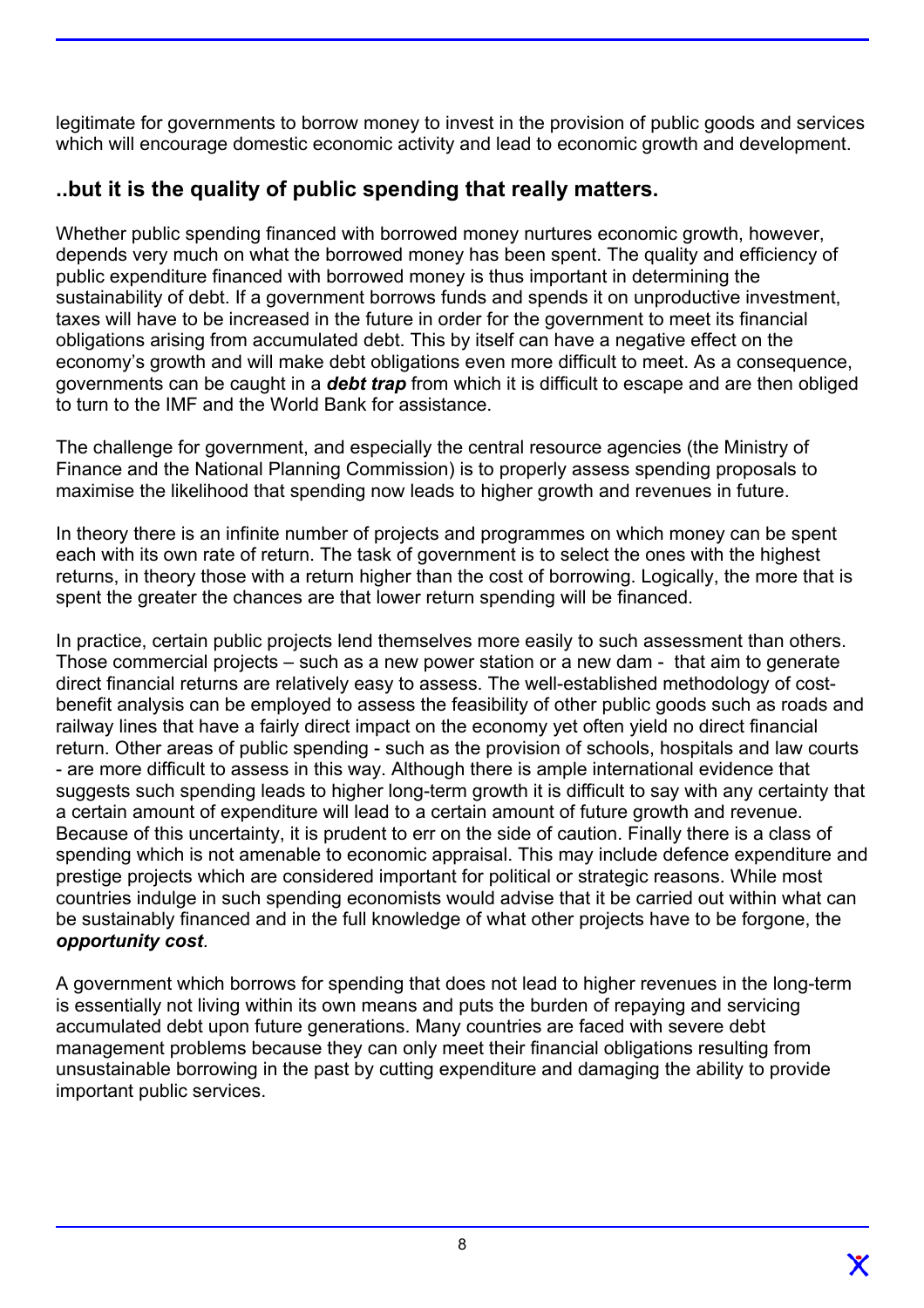# **There seems to be a relationship between economic growth and debt…**

Economic theory and empirical evidence (IMF, 2001) maintain that the relationship between growth and debt takes the shape of an inverted U-shape. Up to a certain debt level borrowing has a positive effect on growth, but thereafter the relationship turns negative. This implies that it is the efficiency of investment and not the quantity that matters and that large debt stocks tend to be associated with a lower probability of being able to meet debt repayments.

Although countries are also exposed to external factors such as changes in world market prices or exchange rate volatility, which can have a severe negative impact on a country's financial position, comparative research (Easterly, Rodriguez and Schmitt-Hebbel, 1994) has shown that external factors cannot sufficiently explain the severity of debt in highly indebted countries. The fundamental underlying cause of debt crises is unsustainable fiscal policy resulting from high public sector deficits.

# **There are useful rules of thumb which could be applied to government debt…**

Economic theory suggests a variety of sophisticated ways to determine a country's fiscal sustainability (Cuddington, 1996), taking into account a range of different variables such as domestic and foreign interest rates, exchange rate changes and inflation rates. For a more handson approach, particularly in the absence of good data and macro-economic projections, two simplified definitions of fiscal sustainability are often used.

A widely-known "rule of thumb" which is often referred to in Namibia postulates that governments should cover *current expenditure* from current revenues and should only resort to borrowing for the financing of *capital expenditure*. Capital expenditure typically includes development expenditure such as investment in infrastructure, but also the purchase of equipment and machinery which can be utilised for a period exceeding a year. In general, it refers to any expenditure which increases and improves the value of physical assets. It has already been emphasised that budget deficits are economically justifiable if borrowed money is geared towards increasing the economic capacity of the country. This sustainability definition implies than all capital expenditure carries a long-term rate of return that makes such spending financially sustainable and profitable, whilst current expenditure would lack such a rate of return.

| N\$ million                                   | 92/93 | 93/94 | 94/95 | 95/96 | 96/97 | 97/98 | 98/99 | 99/00 | 00/01 | 01/02 |
|-----------------------------------------------|-------|-------|-------|-------|-------|-------|-------|-------|-------|-------|
| Capital spending                              | 550   | 486   | 412   | 577   | 624   | 779   | 737   | 948   | 961   | 1,311 |
| <b>Budget deficit</b>                         | 400   | 361   | 195   | 444   | 891   | 439   | 749   | 681   | 365   | N/a   |
| Budget deficit as<br>% of capital<br>spending | 73%   | 74%   | 47%   | 77%   | 143%  | 56%   | 102%  | 72%   | 38%   | N/a   |
| Net borrowing                                 | 298   | 478   | 118   | 547   | 521   | 1.065 | 429   | 829   | 280   | N/a   |
| Net borrowing as<br>% of capital<br>spending  | 54%   | 98%   | 29%   | 95%   | 83%   | 137%  | 58%   | 87%   | 29%   | N/a   |

#### **Table 6: Capital spending, budget deficits and net borrowing compared since 1992/93**

*Source: Ministry of Finance Budget Statements 1992/93-2002/03* 

Can such an assumption be made? The "rule of thumb" definition is based on the belief that capital expenditure per se constitutes spending which generates the necessary rate of return to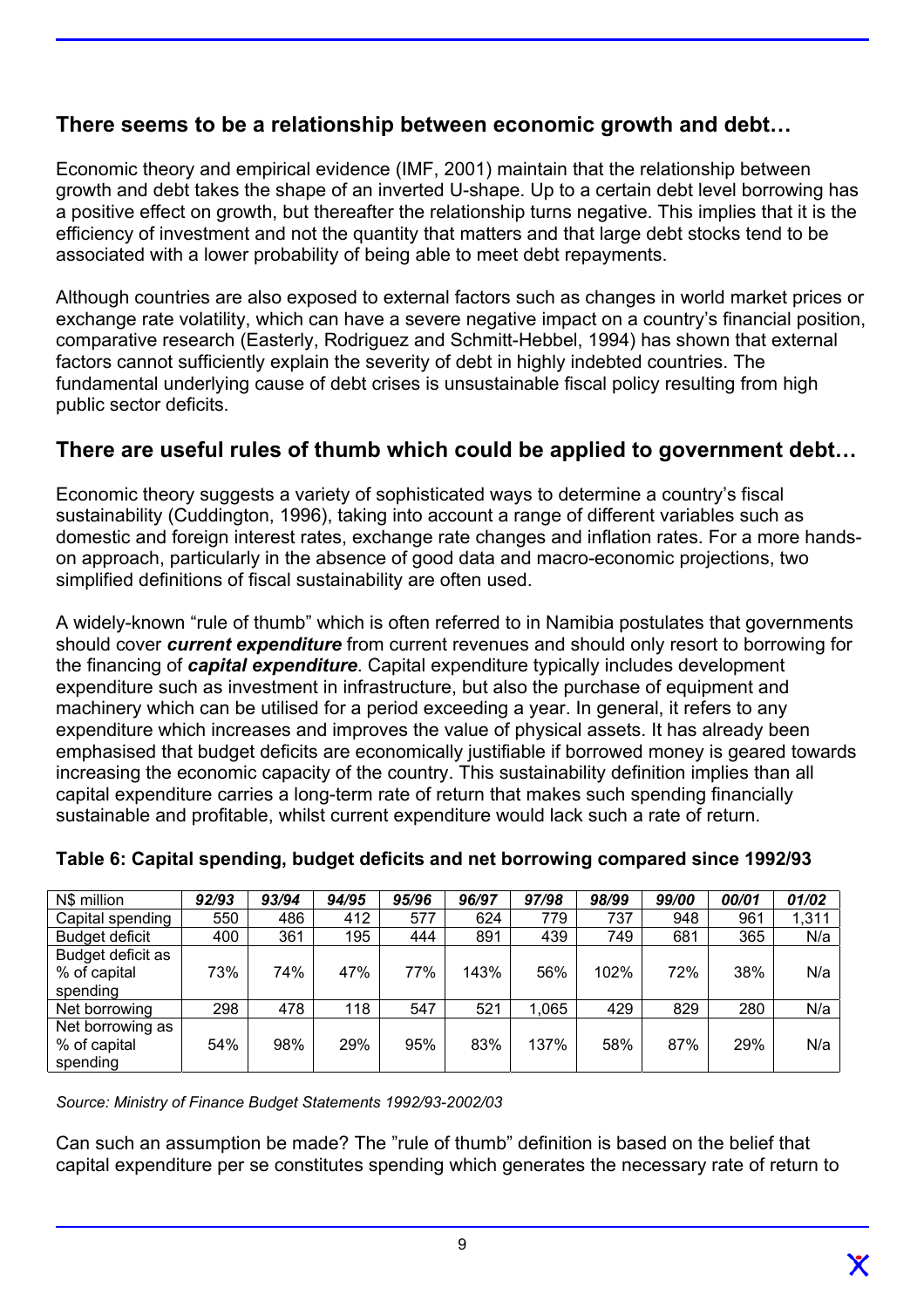ensure repayment and servicing. Research, however, has shown that whilst capital accumulation has a positive impact on economic growth in the short-run, this does not necessarily hold for the long-run. Not all capital expenditure can be assumed to be sustainable. Again, it is the quality and efficiency of public investment matters, and not the quantity. Research on why some countries grow and others do not emphasises that certain current expenditure as well as institutional development are also essential for an economy's long-term growth prospects. These include qualitative spending on education, the development of an efficient public administration and management system and adherence to the rule of law.

In conclusion, the argument that a country's fiscal policy is sustainable because borrowing is only undertaken to finance capital expenditure is, unfortunately, based on an outdated and empirically contested belief. It is not sufficient to focus on the mere quantity of capital expenditure. The quality of different capital projects with respect to how they contribute to the country's long-term growth potential needs to be examined. Table 6 shows that capital spending has been financed largely by borrowing. However, although it may be argued that government only borrows to finance capital expenditure, this is not a sound economic argument.

A second and more useful simplified concept of fiscal sustainability postulates that governments should maintain a constant ratio of the stock of debt to the size of the economy. This may be a target such as the Minister's target of 25% of GDP. In order to maintain a stable debt to GDP ratio, the value of government debt cannot grow at a faster rate than the value of GDP.

| Table 7: Annual growth in nominal GDP and total government debt since 1992/93 |  |  |  |
|-------------------------------------------------------------------------------|--|--|--|
|-------------------------------------------------------------------------------|--|--|--|

|                  | 92/93 | 93/94      | 94/95 | 95/96 | 96/97        | 97/98    | 98/99     | 99/00         | 00/01     | 01/02 |
|------------------|-------|------------|-------|-------|--------------|----------|-----------|---------------|-----------|-------|
| Increase in GDP  | 15.8% | 15.5%      | 20.0% | 12.2% | 16.3%        | 8%<br>11 | .6%<br>11 | 7%<br>10      | 1%<br>13. | 14.3% |
| Increase in debt | 53.2% | .8%<br>40. | 10.6% | 29.4% | $.9\%$<br>21 | $.0\%$   | 4%<br>19. | $.4\%$<br>つ 1 | 13.6%     | 38.5% |

*Source: Reports of the Auditor General 1992/93-1998/99, Ministry of Finance Budget Documents 2001/02 and 2002/03, GDP figures taken from the preliminary National Accounts 2001* 

Table 7 shows that debt has grown faster than GDP. GDP measured in current prices (*nominal GDP*) has only grown by 13.9% on average over the ten-year period from 1992/03 to 2001/02, whilst the debt stock has on average increased by 21.2%. The fact that nominal GDP has grown by less than the debt stock suggests that expenditure undertaken with borrowed funds has so far not rendered the necessary returns in terms of contributing to higher nominal GDP growth.

By the end of the fiscal year 2001/02, Government had exceeded its debt target of 25% of GDP, logically implying that in order to maintain a constant debt to GDP ratio from now on, government will have to insure that its debt stock does not increase faster than nominal GDP.

## **… but fiscal targets should be consistent…**

In the past, the Namibian government has put forward two main fiscal targets: not to exceed a debt level of more than 25% of GDP, and to achieve a budget deficit target of 3% of GDP. This latter target has become rather more vague over time. It is now 3.2% of GDP in the medium-term. For the present fiscal year and the medium-term, it has added a third fiscal target: to reduce the level of public expenditure to GDP to 30% of GDP over the medium term.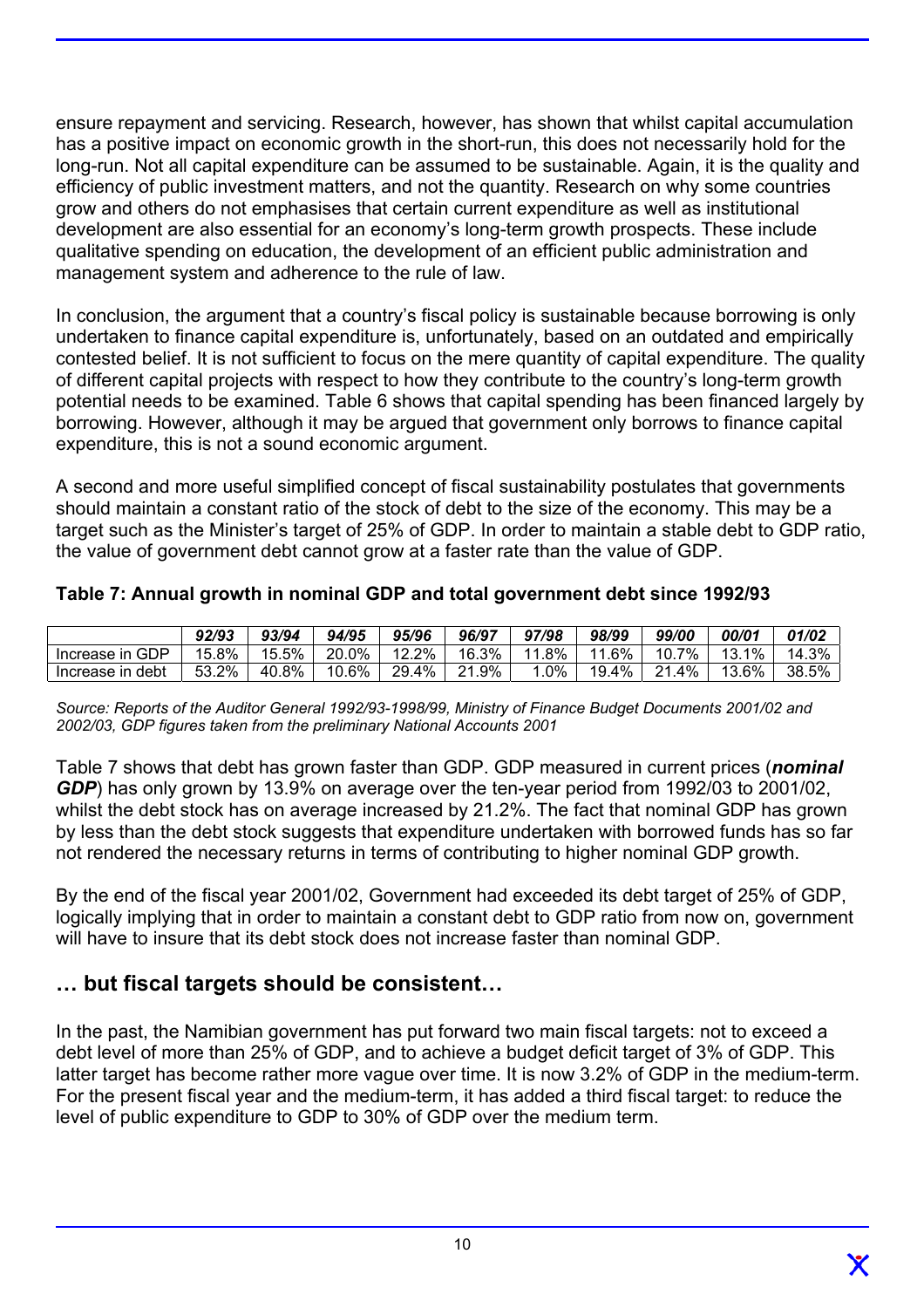### **Box 1: Credible fiscal targets must be consistent**

Take an economy with a GDP of N\$20 billion in Fiscal Year 1 and a debt stock of N\$5 billion (25% of GDP). If GDP is forecast to grow in FY 2 by 15% this means nominal GDP will be N\$23 billion in FY2. To maintain a stable stock of debt as a proportion of GDP in FY2 debt can also only increase by 15% or by N\$0.75 billion. If revenue is project to amount to N\$10 billion for FY2 then expenditure can only amount to N\$10.75 billion. The budget deficit would equal the maximum permissible increase in debt stock of N\$0.75 billion or 3% of GDP (0.75/23\*100). This shows that independent targets cannot be set for debt-to-GDP ratios and budget deficit.

In order to maintain a stable debtto-GDP ratio, or to reduce the current debt ratio to 25% of GDP, the budget deficit might need to be cut to a level below 3% of GDP, unless real growth increases. The formulation of consistent fiscal policies needs to bear in mind how revenue, expenditure and debt relate to each other as shown in Box 1. The difference between revenue and expenditure is the budget deficit which should equal the annual increase in government debt.

In the past, the Namibian government was only able to set fiscal targets in this fashion, because the debt level had not yet reached 25% of GDP. As this level has now been exceeded, continuing to adhere to these targets would result in inconsistent and unsustainable fiscal policies.

### **Differences between net borrowing and annual changes in total debt make the formulation of consistent fiscal policies more complicated…**

Comparing figures for net borrowing (the difference between new debt issues and debt redemption in one fiscal year) indicated in the Reports of the Auditor General with the annual change in the Government debt stock reveals differences which theoretically should not occur, or at least should not be substantial.

| N\$ million                  | 92/93 | 93/94 | 94/95 | 95/96 | 96/97 | 97/98 | 98/99 | 99/00     | 00/01 |
|------------------------------|-------|-------|-------|-------|-------|-------|-------|-----------|-------|
| Annual Change: Total<br>Debt | 461   | 541   | 198   | 607   | 587   | 32    | 637   | 841       | 648   |
| Net Borrowing                | 298   | 478   | 118   | 547   | 521   | .065  | 429   | 829       | 280   |
| <b>Differences</b>           | 163   | 63    | 80    | 60    | 66    | .033  | 208   | 12<br>' 4 | 368   |

#### **Table 8: Differences in net borrowing and annual changes in debt stock since 1992/93**

*Source: Reports of the Auditor General 1992/93 – 1998/99, Ministry of Finance Budget Documents 1999/00 – 2000/01*

Table 8 shows that with the exception of 1997/98, the annual change in the debt stock exceeded net borrowing for budget deficit financing. This means that debt has increased by more than the net borrowing necessary for financing the official budget deficit. There are two reasons why the data shows such inconsistencies. First, differences could be due to exchange rate fluctuations. As mentioned earlier, debt accrued in foreign currencies is re-valued when the exchange rate changes. A weakening of the domestic currency vis-à-vis foreign currencies results in an increase in the value of foreign debt even if no new foreign debt is taken on. Second, borrowing which takes place outside the state revenue fund is not captured by the net borrowing presented in the Reports of the Auditor General but is included in the debt records and, therefore, reflected in the annual changes of the debt stock.

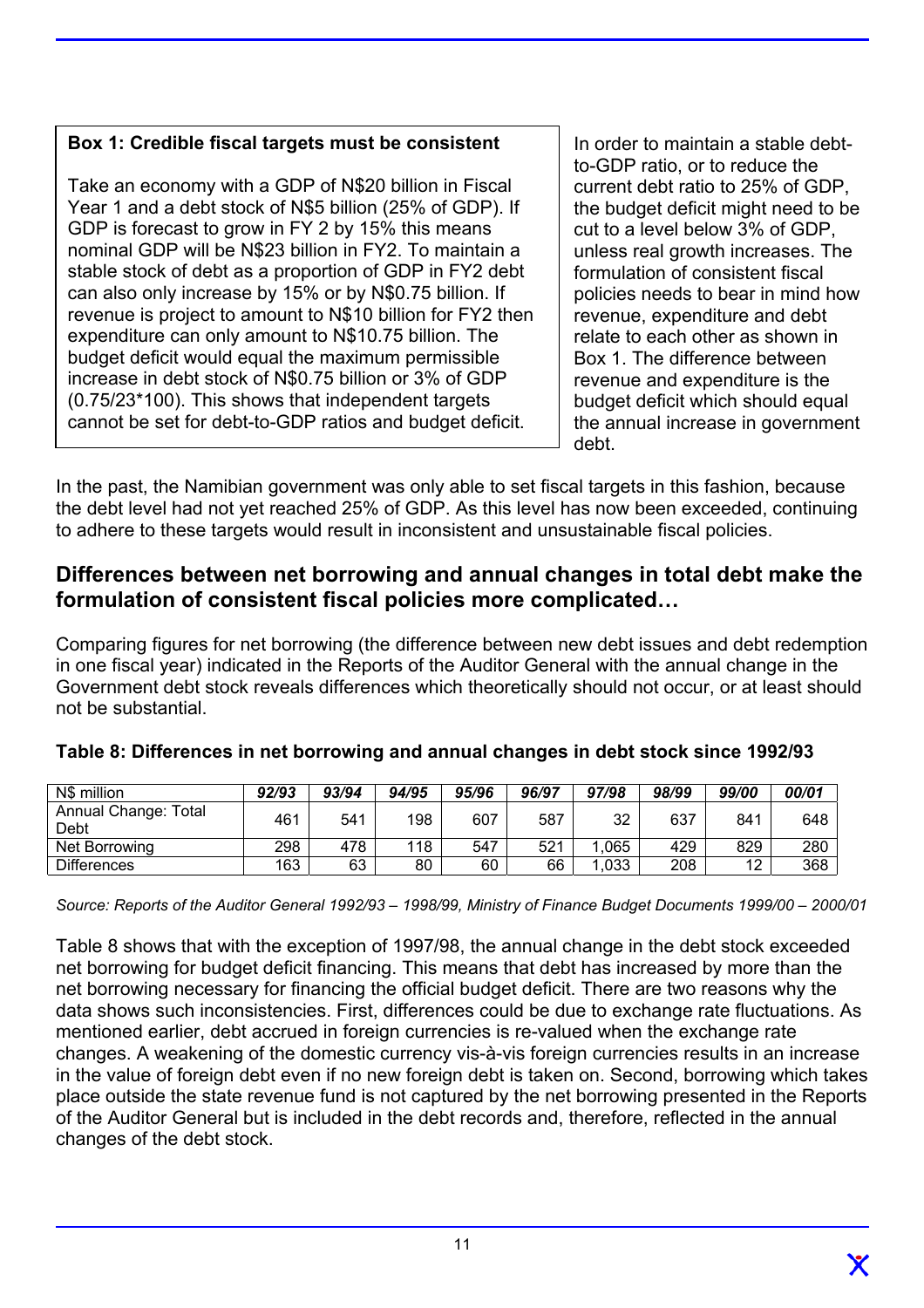Ideally, countries should develop comprehensive public accounting systems, where all public funds are channelled through the state revenue fund. As mentioned above, in Namibia foreign loans are not channelled through the state revenue fund but remain outside the main budget framework. Estimates of foreign loans to be received in a particular fiscal year are captured in the development budget, but appear not to be incorporated into the main budget estimates. As a result expenditure financed with foreign loans is also not captured and, therefore, official budget deficit estimates are systematically underestimated.

The structure of the Reports of the Auditor General is based on the government's general ledger. Theoretically, the general ledger should record all payments in connection with debt servicing, irrespective of domestic or foreign debt. In Namibia, however, net borrowing only reflects domestic debt transactions. The ledger balances when the actual budget deficit equals the annual change in cash balances plus net borrowing. The change in cash balances results from all credit transactions minus all debit transactions including transactions connected to the issuance and redemption of debt, and net borrowing results from the difference between the issuance and the redemption of debt. Hence, the official budget deficit is only financed with domestic borrowing. The record of the government debt stock captures government debt in terms of outstanding principal liabilities and therefore needs to include both domestic and foreign borrowing.

For the formulation of a comprehensive and consistent fiscal policy, the fact that foreign loans are not captured within the state revenue fund has the consequence that the permissible annual increase in the debt stock in accordance with projected GDP growth has to accommodate not only the budget deficit, but additionally net foreign loan disbursements. That is, in the process of determining the overall expenditure level on the basis of given revenue estimates, expected net foreign loans disbursements would have to be deducted from the permissible nominal increase in the debt stock in order to derive at the then systematically underestimated official budget deficit.

## **In addition to the stock of debt, there are other growing fiscal dangers…**

In addition to the stock of debt discussed above, government has also accumulated a substantial amount of *contingent liabilities* which are not included in the normal government debt records. This is because government's obligation to repay such liabilities depends on uncertain events which may or may not occur. Two types of contingent liabilities are usually distinguished. *Explicit liabilities* are government obligations defined by law, meaning that a government is legally obliged to make a payment if and only if a specific event takes place. Explicit liabilities would include loan guarantees given by government to third parties. Government has given many such guarantees for borrowings by state-owned enterprises such as Telecom Namibia and TransNamib. *Implicit liabilities* are obligations which the government is not legally obliged to meet but for which the public would expect it to take responsibility. Thus, if a major company went bankrupt there would be political pressure to bail it out even though there may not be a legal obligation upon government to do so.

Little information is available to the public about the Namibian government's implicit and explicit contingent liabilities in general. The Reports of the Auditor General, however, contain information on government guarantees for loans to third parties shown in Table 9. This data is generally two or three years out of date. Data on loan guarantees is only available for the fiscal years 1995/96 to 1998/99 but it shows a sharply increasing trend, particularly for guarantees given to foreign financial institutions. The Report of the Auditor General for 1998/99 states that "no proper record keeping system existed to ensure that all guarantees administered by Treasury were reported by the Ministry of Finance".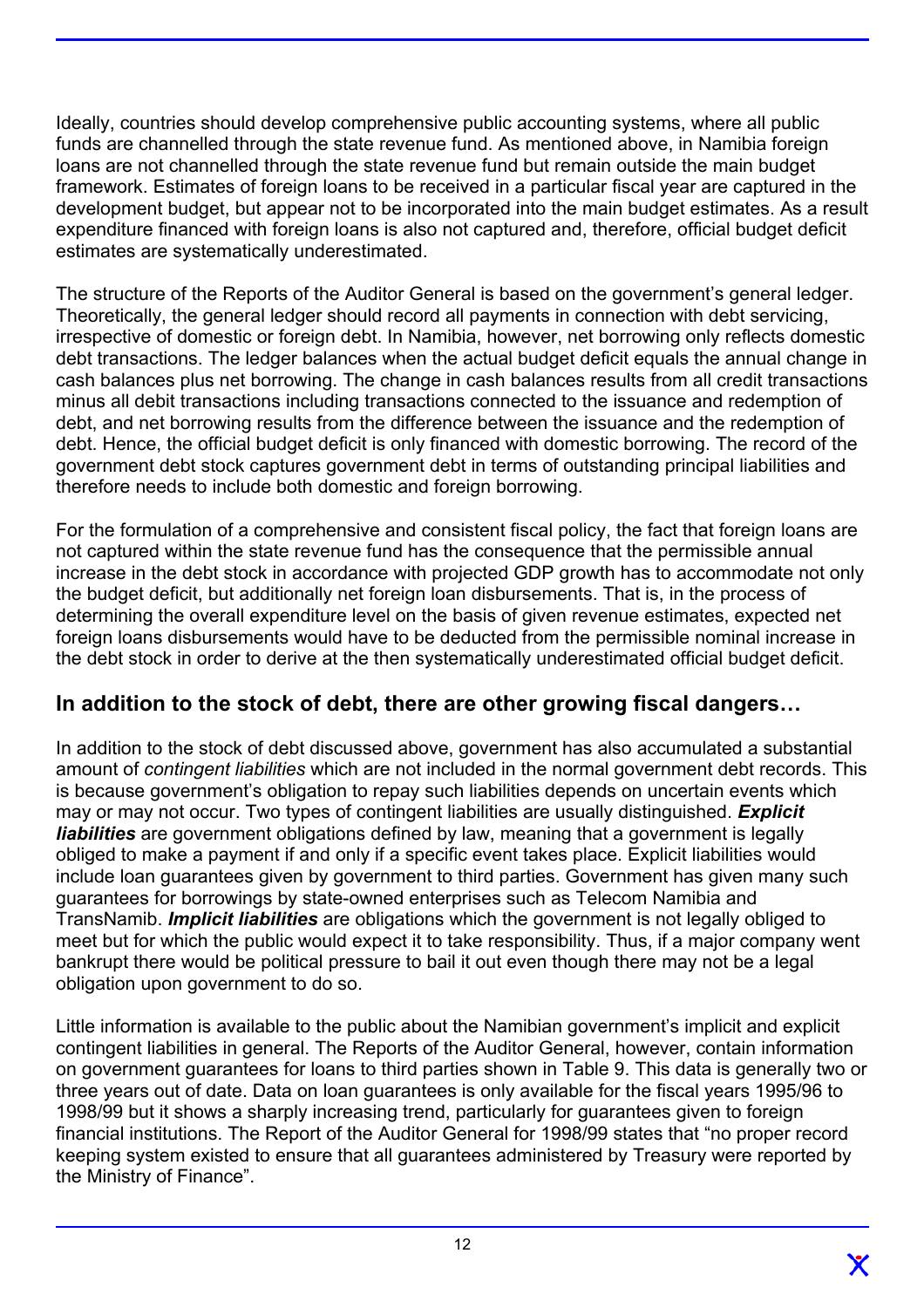| N\$ million             | 95/96 | 96/97 | 97/98 | 98/99 |
|-------------------------|-------|-------|-------|-------|
| to local institutions   | 121   | 125   | 243   | 330   |
| to foreign institutions | 0     | 139   | 146   | 504   |
| Total                   | 121   | 265   | 389   | 834   |
| as % of GDP             |       |       |       |       |
| to local institutions   | 0.9%  | 0.8%  | 1.4%  | 1.7%  |
| to foreign institutions | 0     | 0.9%  | 0.8%  | 2.6%  |
| Total                   | 0.9%  | 1.7%  | 2.2%  | 4.3%  |

#### **Table 9: Government loan guarantees granted to third parties**

*Source: Reports of the Auditor General 1995/96-1998/99* 

Government has since been guaranteeing loans from foreign financial institutions for state-owned enterprises, some of which are in very critical financial positions. These guarantees not only pose a default but also an exchange rate risk. There are strong reasons to believe that the current amount of guarantees granted by government is considerably higher than the level reached by 1998/99. This could easily undermine fiscal sustainability, if the underlying loans were defaulted upon. Questioned about the magnitude of government guarantees granted for the end of the fiscal year 2001/02 in the debate of the 2002/03 budget, the Minister of Finance refrained from disclosing the current figure. He nevertheless stated that he would "have no reservations in publishing the amount of Government guarantees in future budget statements" (second response by the Minister of Finance, 2002).

The issue of explicit and implicit contigent liabilities is of major concern. The continued proliferation of state-owned companies requiring government guarantees, especially those which may involve significant future liabilities such as the Development Bank of Namibia, means that government will have to monitor contingent liabilities much more closely if it is to avoid fiscal problems in future.

### **Maintaining economic sovereignty will require some important policy changes.**

This short paper has shown that Namibia has succeeded in rapidly accumulating a significant amount of public debt since independence, despite that fact that all pre-independence debt was written off in 1997. In his 2002/03 budget speech to Parliament, the Minister of Finance announced that the stock of public debt had breached the 25% of GDP target that he himself had set only a year before. While most of this debt has been accumulated by selling treasury bills and bonds to domestic institutions, the proportion of debt owned to foreign institutions is rising. This has come about as a result of a combination of currency depreciation and the accumulation of new foreign albeit mostly on concessional terms. The need to borrow has been aggravated by government's inability to accurately estimate cash flow (both revenues and expenditures) which leads to over-borrowing and higher interest payments. The fact that foreign loans bypass the state revenue fund altogether makes analysis of the true fiscal situation more difficult. Whilst a high proportion of capital spending is financed by borrowing, there appears to be little convincing assessment of the quality of this expenditure, especially with regard to the question of whether it is likely to lead to increased future revenues. As far as is known, Namibia still lacks a government wide discount rate against which projects are assessed.